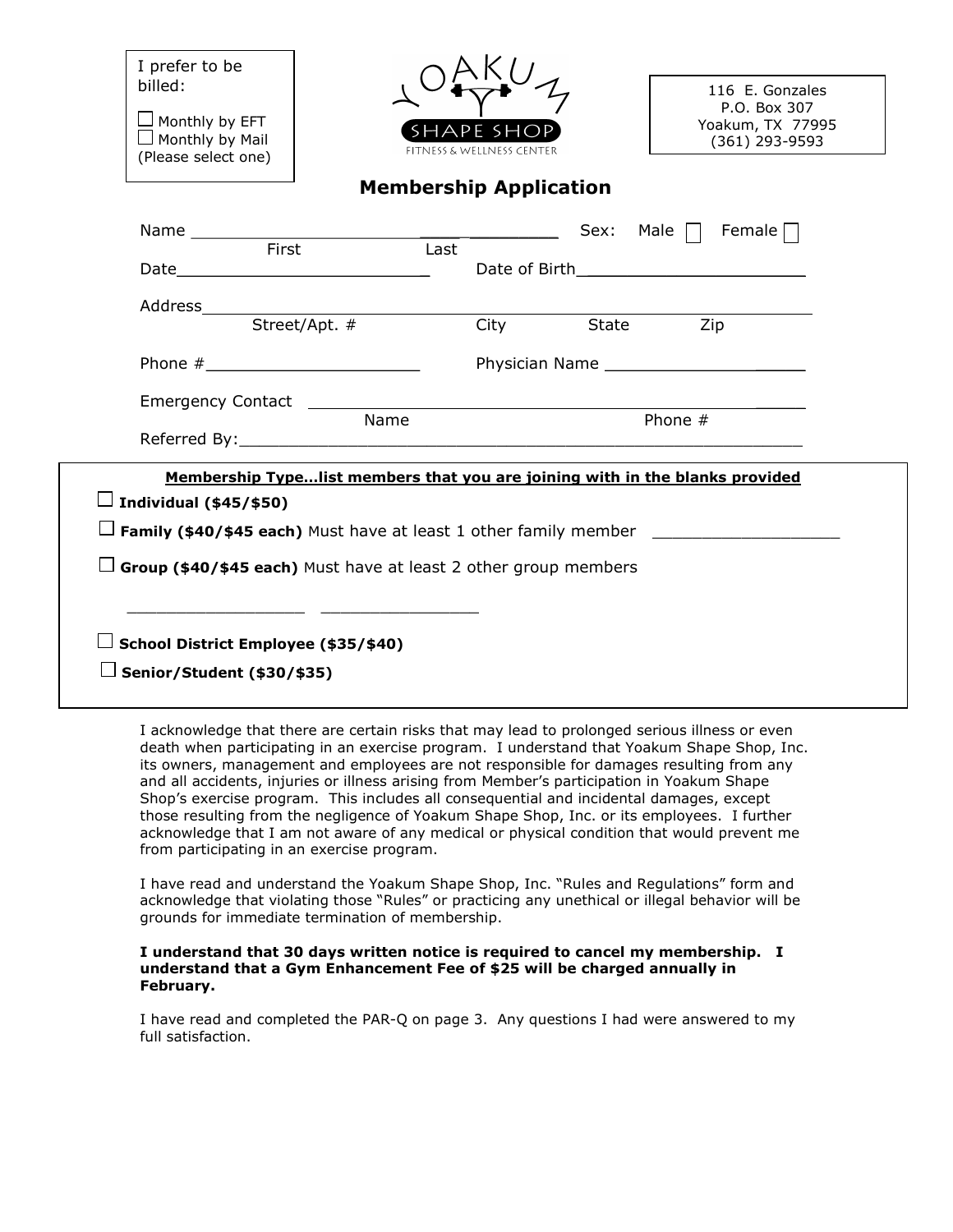## REFUND AND CANCELLATION NOTICE

- 1. Notice to purchaser: Do not sign this contract until you read it or if it contains blank spaces.
- 2. If you decide you do not wish to remain a member of this health spa, you may cancel this contract by mailing the health spa by midnight of the third business day after the day you sign this contract a notice stating your desire to cancel this contract. The written notice must be mailed by certified mail to the following address: PO Box 307, Yoakum, TX 77995.
- 3. If the health spa goes out of business and does not provide facilities within 10 miles of the facility in which you are enrolled or if the health spa moves more than 10 miles from the facility in which you are enrolled, you may:

Cancel this contract by mailing by certified mail a written notice stating your desire to cancel this contract, accompanied by proof of payment on the contract to the health spa at the following address: P.O. Box 307, Yoakum, TX 77995.

4. If you die or become totally and permanently disabled after the date this contract takes effect, you or your estate may cancel this contract and receive a partial refund of your unused membership fee by mailing a notice to the health spa stating your desire to cancel this contract. The health spa may require proof of disability or death. The written notice must be mailed by certified mail to the following address: P.O. Box 307, Yoakum, TX 77995.

| <b>.</b><br>1.140<br>Sio <sup>.</sup> |  |
|---------------------------------------|--|
|                                       |  |

Printed Name